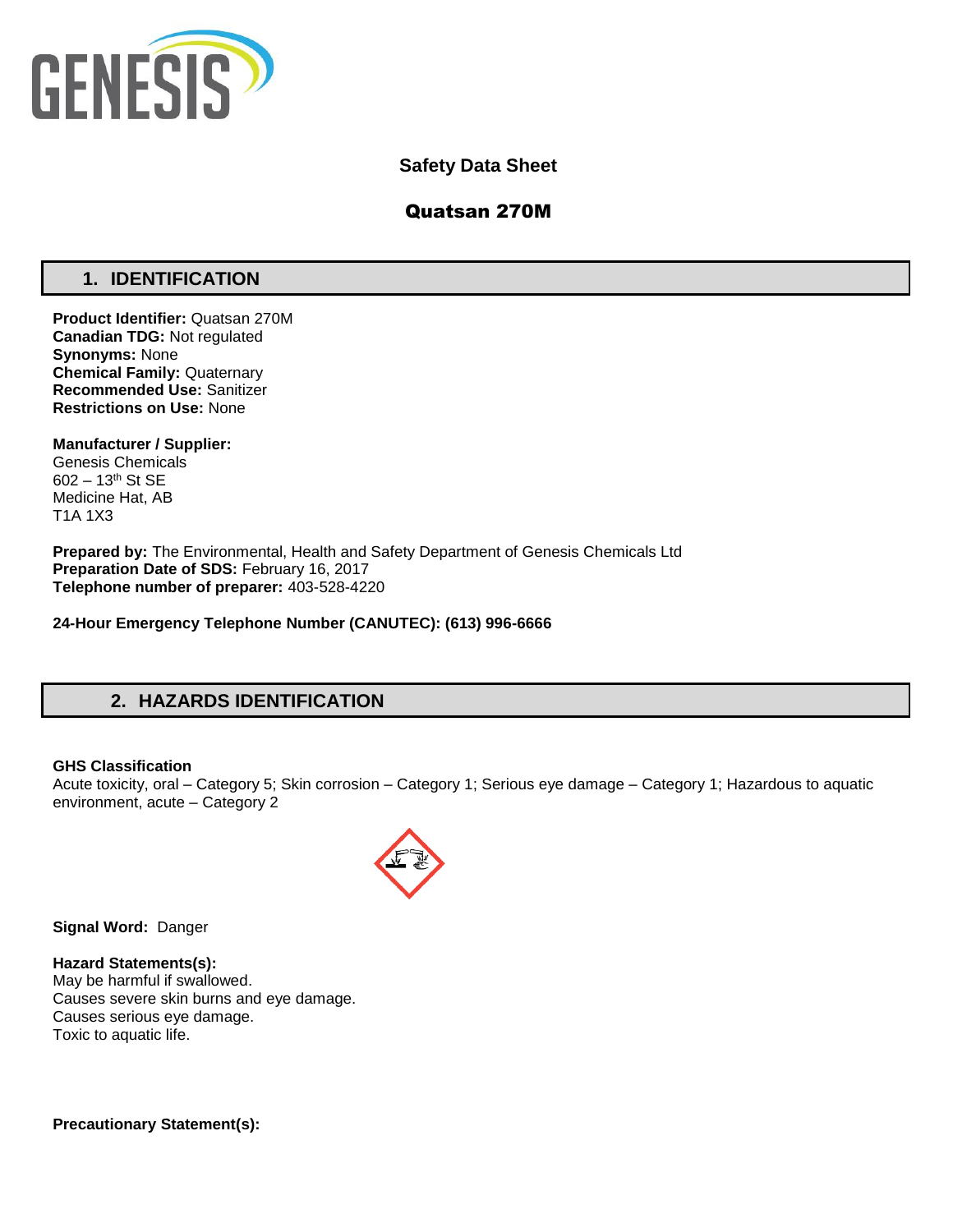General: Keep out of reach of children. Read label before use.

Prevention: Do not breathe dust/ fumes/ gas/ mist/ vapours/ spray. Wash hands, face and any exposed skin thoroughly after handling. Wear protective gloves/ protective clothing/ eye protection/ face protection. Avoid release to the environment.

### Response:

IF SWALLOWED: Rinse mouth. Do NOT induce vomiting. Immediately call a POISON CENTER or doctor/physician. IF ON SKIN (or hair): Rinse skin with water/shower. Remove/Take off immediately all contaminated clothing. Wash contaminated clothing before reuse.

IF INHALED: Call a poison center or doctor/physician if you feel unwell.

Remove victim to fresh air and keep at rest in a position comfortable for breathing.

IF IN EYES: Rinse cautiously with water for several minutes. Remove contact lenses, if present and easy to do so. Continue rinsing. Immediately call a POISON CENTER or doctor/physician.

Storage: Store in a closed container.

### Disposal:

Dispose of contents and container in accordance with local, regional, national and international regulations.

#### **Other Hazards:**

None known.

## **3. COMPOSITION/INFORMATION ON INGREDIENTS**

| <b>Chemical Name</b>                                                  | CAS No.     | <b>Concentration %</b> |
|-----------------------------------------------------------------------|-------------|------------------------|
| Alkyl (68% C12, 32% C14)<br>Dimethyl Ethylbenzyl Ammonium<br>Chloride | 85409-23-0  | <5                     |
| Alkyl Dimethyl Benzyl Ammonium<br>Chloride (C12-C18)                  | 68391-01-05 | <5                     |

## **Notes**

\*\*If Chemical Name/CAS No is "proprietary" and/or Weight-% is listed as a range, the specific chemical identity and/or percentage of composition has been withheld as a trade secret.\*\*

## **4. FIRST AID MEASURES**

### **First-aid Measures**

### **Inhalation**

Move to fresh air. Keep at rest in a position comfortable for breathing. Call a Poison Centre or doctor if you feel unwell or are concerned.

#### **Skin Contact**

Take off contaminated clothing, shoes and leather goods (e.g. watchbands, belts). Immediately rinse with lukewarm, gently flowing water for 15-20 minutes. If skin irritation or a rash occurs, get medical advice/attention.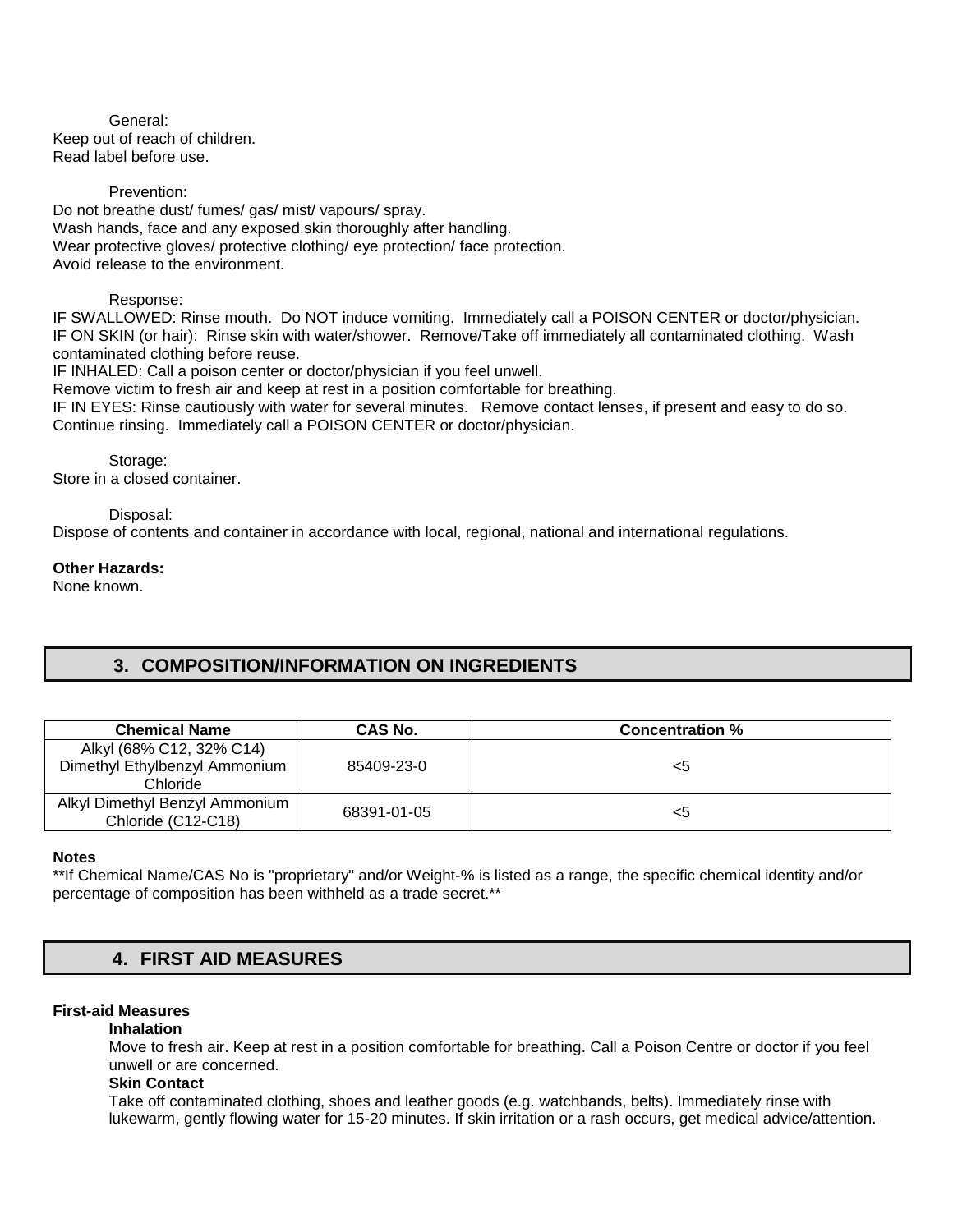Thoroughly clean clothing, shoes and leather goods before reuse or dispose of safely.

## **Eye Contact**

Immediately rinse the contaminated eye(s) with lukewarm, gently flowing water for 15-20 minutes, while holding the eyelid(s) open. Take care not to rinse contaminated water into the unaffected eye or onto the face. Remove contact lenses, if present and easy to do. If eye irritation persists, get medical advice/attention.

## **Ingestion**

Immediately call a Poison Centre or doctor. Do not induce vomiting.

## **Most Important Symptoms and Effects, Acute and Delayed**

If inhaled: at high concentrations symptoms may include headache, nausea, dizziness, drowsiness and confusion. If on skin: may cause an allergic skin reaction in some people. Symptoms include redness, rash, itching and swelling. If in eyes: symptoms include sore, red eyes, and tearing.

If swallowed: may be drawn into the lungs if swallowed or vomited, causing severe lung damage. Symptoms may include coughing, shortness of breath, difficult breathing and tightness in the chest.

## **Immediate Medical Attention and Special Treatment**

**Special Instructions**  Not applicable.

## **5. FIRE-FIGHTING MEASURES**

## **Extinguishing Media**

**Suitable Extinguishing Media** Water spray (fog). Carbon dioxide (CO2). Water. Foam. **Unsuitable Extinguishing Media**  Not determined.

### **Specific Hazards Arising from the Chemical**

Irritating and toxic gases or fumes may be released during a fire.

### **Hazardous Combustion Products**

Carbon monoxide and carbon dioxide, and toxic chloride vapors.

### **Special Protective Equipment and Precautions for Fire-fighters**

Evacuate area. Before entry, especially into confined areas, use an appropriate monitor to check for: toxic gases or vapours, flammable or explosive atmosphere. Dike and recover contaminated water for appropriate disposal. Fire-fighters may enter the area if positive pressure SCBA and full Bunker Gear is worn. If there is potential for skin contact with concentrated cleaner: chemical protective clothing (e.g. chemical splash suit) and positive pressure SCBA may be necessary. See Skin Protection in Section 8 (Exposure Controls/Personal Protection) for advice on suitable chemical protective materials.

### **NFPA RATINGS FOR THIS PRODUCT ARE:** HEALTH 1, FLAMMABILITY 0, INSTABILITY 0 **HMIS RATINGS FOR THIS PRODUCT ARE:** HEALTH 1, FLAMMABILITY 0, REACTIVITY 0

## **6. ACCIDENTAL RELEASE MEASURES**

## **Personal Precautions, Protective Equipment, and Emergency Procedures**

Do not touch damaged containers or spilled product unless wearing appropriate protective equipment. Use the personal protective equipment recommended in Section 8 of this safety data sheet. Review Section 7 (Handling) of this safety data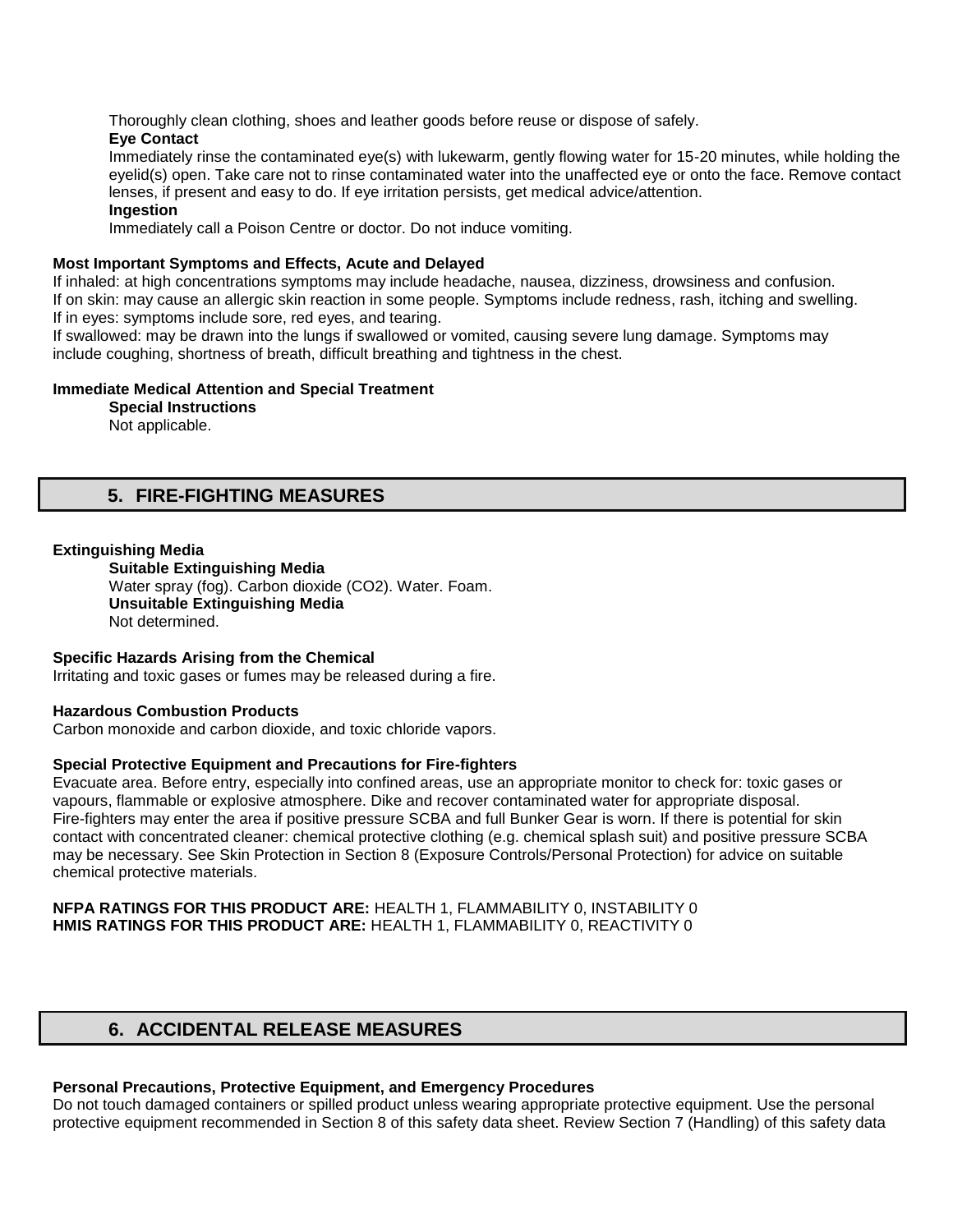sheet before proceeding with clean-up. Before entry, especially into confined areas, check atmosphere with an appropriate monitor. Monitor area for flammable or explosive atmosphere.

Product (diluted as directed): use the personal protective equipment recommended in Section 8 of this safety data sheet. No other special precautions are necessary.

### **Environmental Precautions**

Concentrated product: do not allow into any sewer, on the ground or into any waterway. If the spill is inside a building, prevent product from entering drains, ventilation systems and confined areas.

#### **Methods and Materials for Containment and Cleaning Up**

Prevent from spreading or entering drains, ditches or rivers by using sand, earth, or other appropriate barriers. Contain and collect with an inert absorbent and place into an appropriate container for disposal. Rinse area with clean water and dry before permitting traffic.

#### **Other Information**

Report spills to local health, safety and environmental authorities, as required.

## **7. HANDLING AND STORAGE**

### **Precautions for Safe Handling**

When handling diluted product: no special handling precautions are necessary.

When handling concentrated product: Handle in accordance with good industrial hygiene and safety practice. Use personal protection recommended in Section 8. For industrial and commercial use only. Avoid contact with skin, eyes or clothing.

### **Conditions for Safe Storage**

Concentrated product: store in an area that is: temperature-controlled, well-ventilated, out of direct sunlight and away from heat and ignition sources, an approved, fire-resistant area, separate from incompatible materials (see Section 10: Stability and Reactivity). Store in a closed container.

Protect from conditions listed in Conditions to Avoid in Section 10 (Stability and Reactivity). Keep amount in storage to a minimum. Avoid bulk storage indoors. Comply with all applicable health and safety regulations, fire and building codes.

## **8. EXPOSURE CONTROLS/PERSONAL PROTECTION**

#### **Control Parameters**

| Ingredients                                                           | <b>ACGIH® TLV®</b> | <b>OSHA PEL</b> | <b>IDLH</b>   |
|-----------------------------------------------------------------------|--------------------|-----------------|---------------|
| Alkyl (68% C12, 32% C14)<br>Dimethyl Ethylbenzyl<br>Ammonium Chloride | Not available      | Not available   | Not available |
| Alkyl Dimethyl Benzyl<br>Ammonium Chloride (C12-C18)                  | Not available      | Not available   | Not available |

Consult local authorities for provincial or state exposure limits.

#### **Appropriate Engineering Controls**

General ventilation is usually adequate. Provide eyewash and safety shower if contact or splash hazard exists.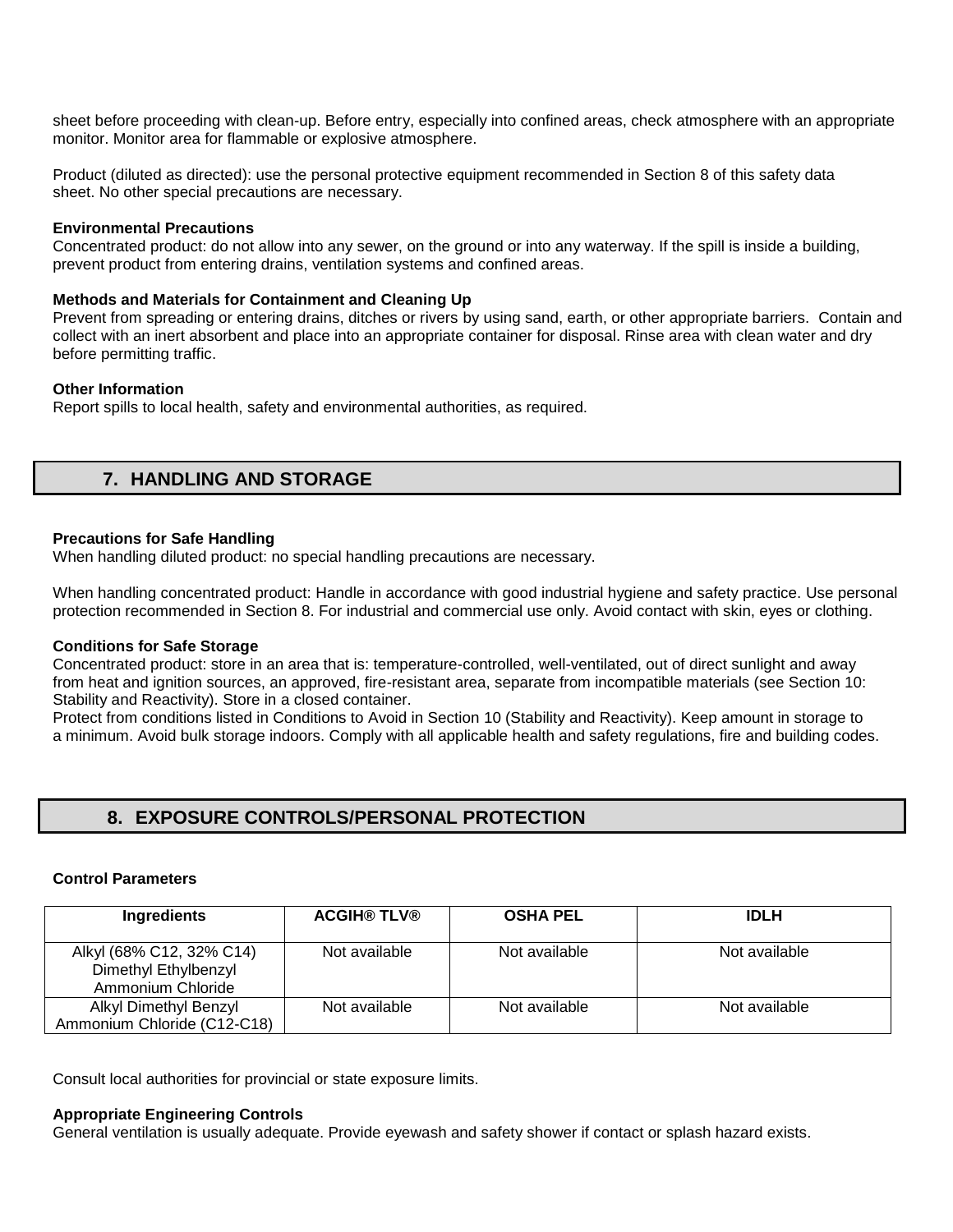When handling large quantities of concentrated product: use a local exhaust ventilation and enclosure, if necessary, to control amount in the air. Use non-sparking ventilation systems, approved explosion-proof equipment and intrinsically safe electrical systems in areas where this product is used and stored.

#### **Individual Protection Measures**

### **Eye/Face Protection**

Do not get in eyes. Wear chemical safety goggles.

### **Skin Protection**

Prevent all skin contact. Wear chemical protective clothing e.g. gloves, aprons, boots.

Suitable materials are: Barrier® (PE/PA/PE), Silver Shield/4H® (PE/EVAL/PE), Tychem® Responder, Tychem® TK.

The following materials should NOT be used: neoprene rubber, nitrile rubber, polyvinyl alcohol. **Respiratory Protection** 

## Not normally required if product is used as directed.

Concentrated product: wear a NIOSH approved air-purifying respirator with an organic vapour cartridge. For non-routine or emergency situations: wear a NIOSH approved air-purifying respirator with an organic vapour Cartridge, or, wear a NIOSH approved self-contained breathing apparatus (SCBA) or supplied air respirator. **Other Personal Protection Data:** Ensure that eyewash stations and safety showers are proximal to the workstation location.

## **9. CHEMICAL AND PHYSICAL PROPERTIES**

### **Basic Physical and Chemical Properties**

| Appearance                          | Pink liquid                                  |
|-------------------------------------|----------------------------------------------|
| Odour                               | Characteristic                               |
| <b>Odour Threshold</b>              | Not available                                |
| рH                                  | $7.4 - 8.4$                                  |
| <b>Melting Point/Freezing Point</b> | $-3^{\circ}$ C / 26.6 $^{\circ}$ F           |
| <b>Initial Boiling Point/Range</b>  | 100°C / 212°F                                |
| <b>Flash Point</b>                  | $>100^{\circ}$ C                             |
| <b>Evaporation Rate</b>             | Not available                                |
| <b>Flammability (solid, gas)</b>    | Not applicable (liquid).                     |
| <b>Upper/Lower Flammability or</b>  | Not available (upper); Not available (lower) |
| <b>Explosive Limit</b>              |                                              |
| <b>Vapour Pressure</b>              | Not available                                |
| Vapour Density (air = 1)            | Not available                                |
| <b>Specific Gravity</b>             | Not determined                               |
| <b>Solubility</b>                   | Soluble                                      |
| <b>Partition Coefficient,</b>       | Not available                                |
| n-Octanol/Water (Log Kow)           |                                              |
| <b>Auto-ignition Temperature</b>    | Not available                                |
| <b>Decomposition Temperature</b>    | Not available                                |
| Viscosity                           | Not available                                |
| <b>Other Information</b>            |                                              |
| <b>Physical State:</b>              | Liquid                                       |
|                                     |                                              |

## **10. STABILITY AND REACTIVITY**

## **Reactivity**

Not reactive. Not sensitive to mechanical impact.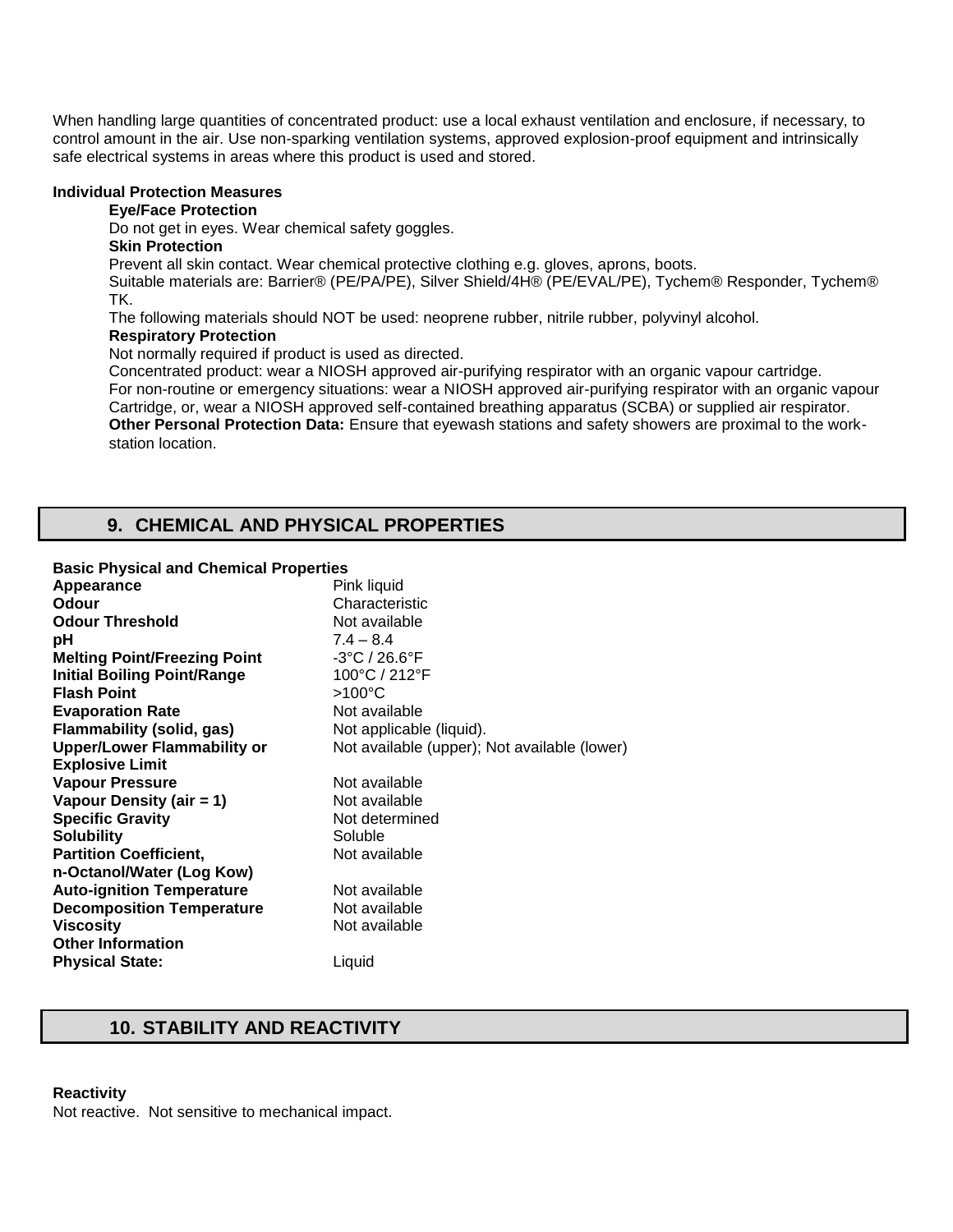## **Chemical Stability**

Normally stable.

### **Possibility of Hazardous Reactions**

None expected under normal conditions of storage and use.

#### **Conditions to Avoid**

Keep out of reach of children. Keep from freezing. Keep away from heat and strong oxidizing agents.

#### **Incompatible Materials**

Oxidizing agents, reducing agents

#### **Hazardous Decomposition Products**

During a fire, irritating/toxic gases, such as carbon monoxide, carbon dioxide and other toxic and irritating compounds, such as may be formed, depending on fire conditions.

## **11. TOXICOLOGICAL INFORMATION**

#### **Likely Routes of Exposure**

Inhalation; skin contact; eye contact; ingestion.

| Ingredients                                                        | LD50s and LC50s Route & Species |
|--------------------------------------------------------------------|---------------------------------|
| Alkyl (68% C12, 32% C14) Dimethyl<br>Ethylbenzyl Ammonium Chloride | Not available                   |
| Alkyl Dimethyl Benzyl Ammonium<br>Chloride (C12-C18)               | Not available                   |

#### **Skin Corrosion/Irritation**

May cause slight skin irritation. Prolonged or repeated contact may cause defatting and drying of the skin.

#### **Serious Eye Damage/Irritation**

May irritate eyes.

## **STOT (Specific Target Organ Toxicity) - Single Exposure**

## **Inhalation**

Not listed as STOT single exposure.

## **Aspiration Hazard**

No information was located.

#### **STOT (Specific Target Organ Toxicity) - Repeated Exposure**

Following skin contact: Prolonged or repeated contact may cause defatting and drying of the skin.

### **Respiratory and/or Skin Sensitization**

Not a respiratory sensitizer or skin sensitization

### **Acute Test of Product:**

**Acute Oral LD50:** Not available. **Acute Dermal LD50:** Not available. **Acute Inhalation LC50:** Not Available.

**Carcinogenicity**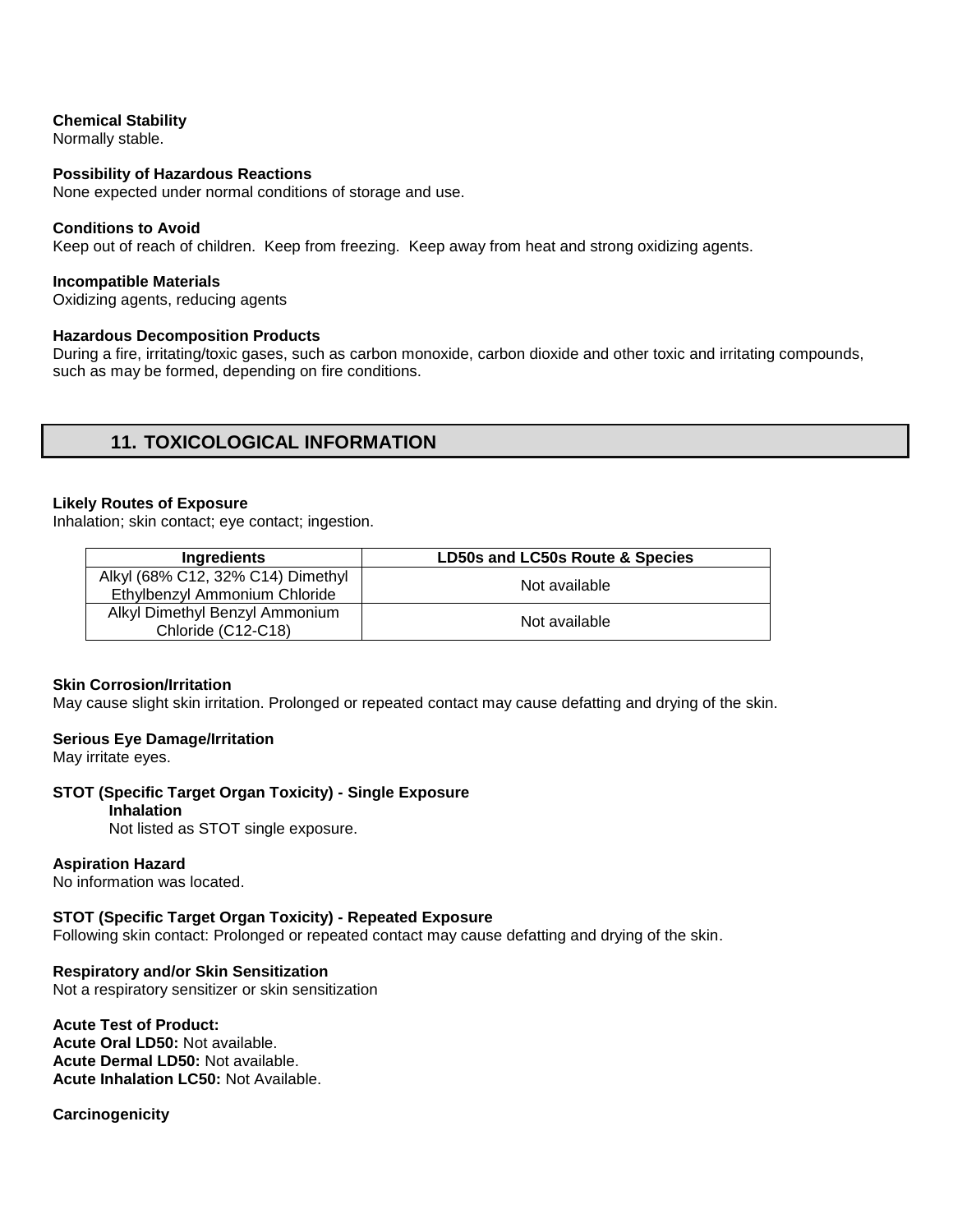| <b>Chemical Name</b>                                               | <b>IARC</b> | <b>ACGIH</b> |
|--------------------------------------------------------------------|-------------|--------------|
| Alkyl (68% C12, 32% C14) Dimethyl<br>Ethylbenzyl Ammonium Chloride | Not listed  | Not listed   |
| Alkyl Dimethyl Benzyl Ammonium Chloride<br>$(C12-C18)$             | Not listed  | Not listed   |

**Reproductive Toxicity/ Teratogenicity/ Embryotoxicity/ Mutagenicity:** Not available

## **Interactive Effects**

No information was located.

## **Additional Information**

No information was located.

## **12. ECOLOGICAL INFORMATION**

### **Ecotoxicological Information:**

### **Component Information**

Toxic to aquatic organisms.

### **Persistence/Degradability**

This product is readily biodegradable.

**Bioaccumulation**  Not expected to bioaccumulate.

**Mobility** 

Not determined

## **Other Information:**

Do not allow product or runoff from fire control to enter storm or sanitary sewers, lakes, rivers, streams or public waterways. Block off drains and ditches. Spill areas must be cleaned and restored to original condition or to the satisfaction of authorities. May be harmful to aquatic life. Biodegrades (slow). Rapid volatilization. Not expected to bioconcentrate.

## **13. DISPOSAL CONSIDERATIONS**

### **Disposal Methods**

Recommended disposal methods are for the product, as sold. (Used material may contain other hazardous contaminants). The required hazard evaluation of the waste and compliance with the applicable hazardous waste laws are the responsibility of the user.

Burn in an approved incinerator according to federal, provincial/state, and local regulations. Empty containers retain product residue. Follow label warnings even if container appears to be empty. The container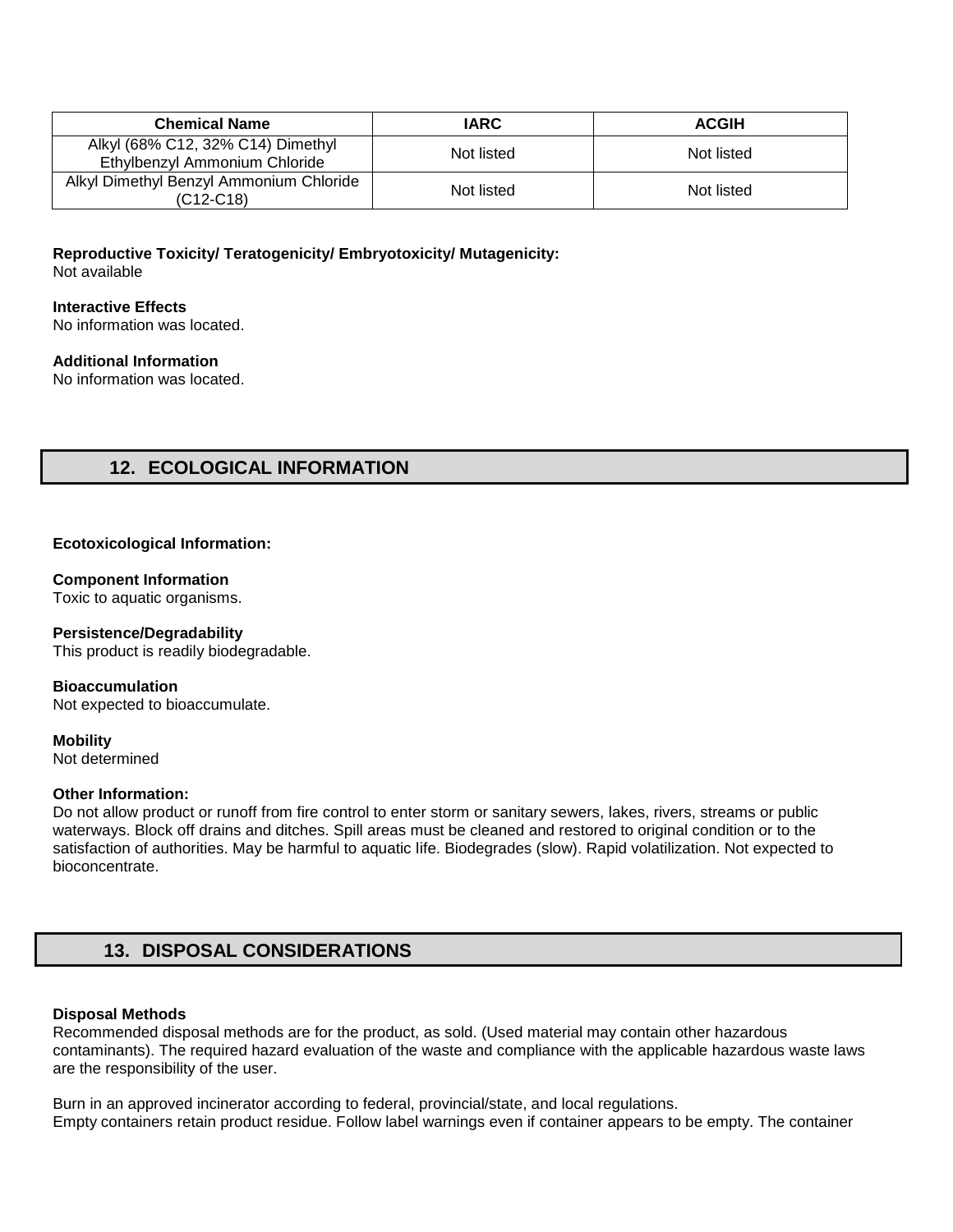for this product can present explosion or fire hazards, even when emptied. Do not cut, puncture, or weld on or near this container.

## **14. TRANSPORT INFORMATION**

**DOT (U.S.): DOT Shipping Name:** Not Regulated. **DOT Hazardous Class** Not Applicable. **DOT UN Number:** Not Applicable. **DOT Packing Group:** Not Applicable. **DOT Reportable Quantity (lbs):** Not Available. **Note:** No additional remark. **Marine Pollutant:** No.

**TDG (Canada): TDG Shipping Name:** Not Regulated. **Hazard Class:** Not Applicable. **UN Number:** Not Applicable. **Packing Group:** Not Applicable. **Note:** No additional remark. **Marine Pollutant:** No.

**Special Precautions for User** Not applicable

**Transport in Bulk According to Annex II of MARPOL 73/78 and the IBC Code**  Not applicable

# **15. REGULATORY INFORMATION**

### **Canada**

**WHMIS Classification**  E CORROSIVE MATERIALS D2B TOXIC MATERIALS

This product has been classified in accordance with the hazard criteria of the Controlled Products Regulations and the SDS contains all of the information required by the Controlled Products Regulations.

**Domestic Substances List (DSL) / Non-Domestic Substances List (NDSL)**  All ingredients are listed on the DSL/NDSL.

### **CEPA - National Pollutant Release Inventory (NPRI)**

**USA**

**Toxic Substances Control Act (TSCA) Section 8(b)**